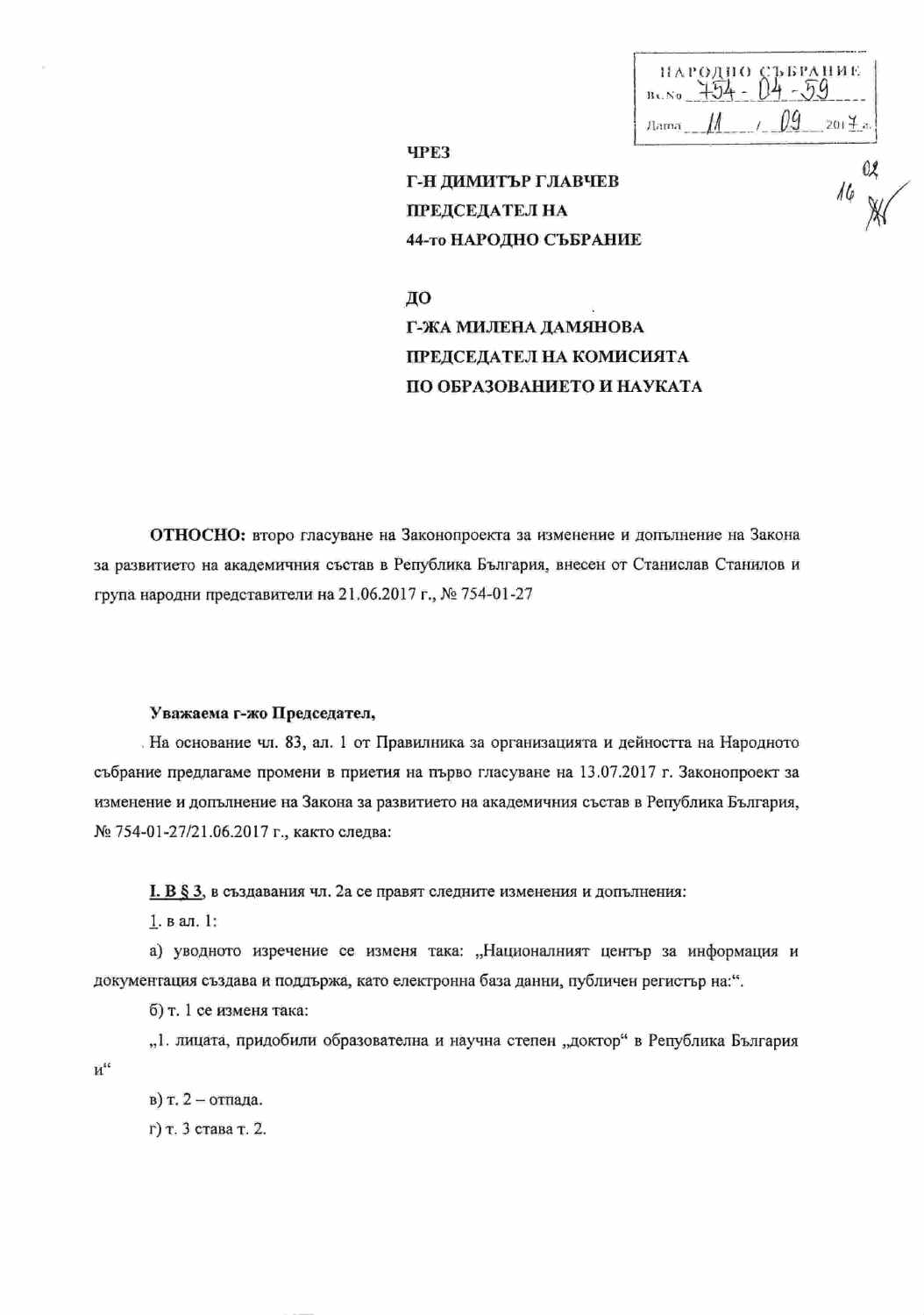2. в ал. 4:

а) създава се нова т. 1:

"1. защитените дисертационни трудове;"

 $(6)$  т. 1 - 5 стават съответно т. 2 - 6.

3. създава се нова ал. 5:

"(5) Регистърът се организира и води по начин, който държи сметка за правилото на чл. 4, ал. 2 за провеждане на избор на случаен принцип при определяне на състава на научното жури и обезпечава бързото предоставяне на необходимата за провеждането на този избор информация."

4. сегашната ал. 5 става ал. 6.

5, сегашната ал. 6 става ал. 7, като в нея изречение първо се изменя така: "Вписването на данните и на промени в тях се извършва по искане на лицата, до които те се отнасят или на висшите училища, респективно - научните организации."

6. ал. 7 и 8 - отпадат.

7. ал. 9 става ал. 8, като в нея думите "по ал.  $1^{\alpha}$  – отпадат.

П. В § 4, в създавания чл. 26, се правят следните изменения и допълнения:

1. ал. 1 се изменя така:

"(1) Научните степени и академичните длъжности "главен асистент", "доцент" и "професор" се присъждат и заемат от лица, които отговарят на минимални национални изисквания за научна, преподавателска, художественотворческа или спортна дейност, наричани по-долу "минимални национални изисквания"."

2. в ал. 2 се правят следните изменения и допълнения:

а) уводното изречение се изменя така: "Минималните национални изисквания са изисквания за минимална числова стойност/брой точки за един или повече обективно измерими показателя, в т.ч.:".

 $6)$  в т. 1:

- навеякъде в текста думата "брой" пред съответния показател - отпада.

- текстът след запетаята след думите "статиите на кандидата" се изменя така: "научни конференции (доклади, научни или организационни комитети), патенти, авторски и сродни

2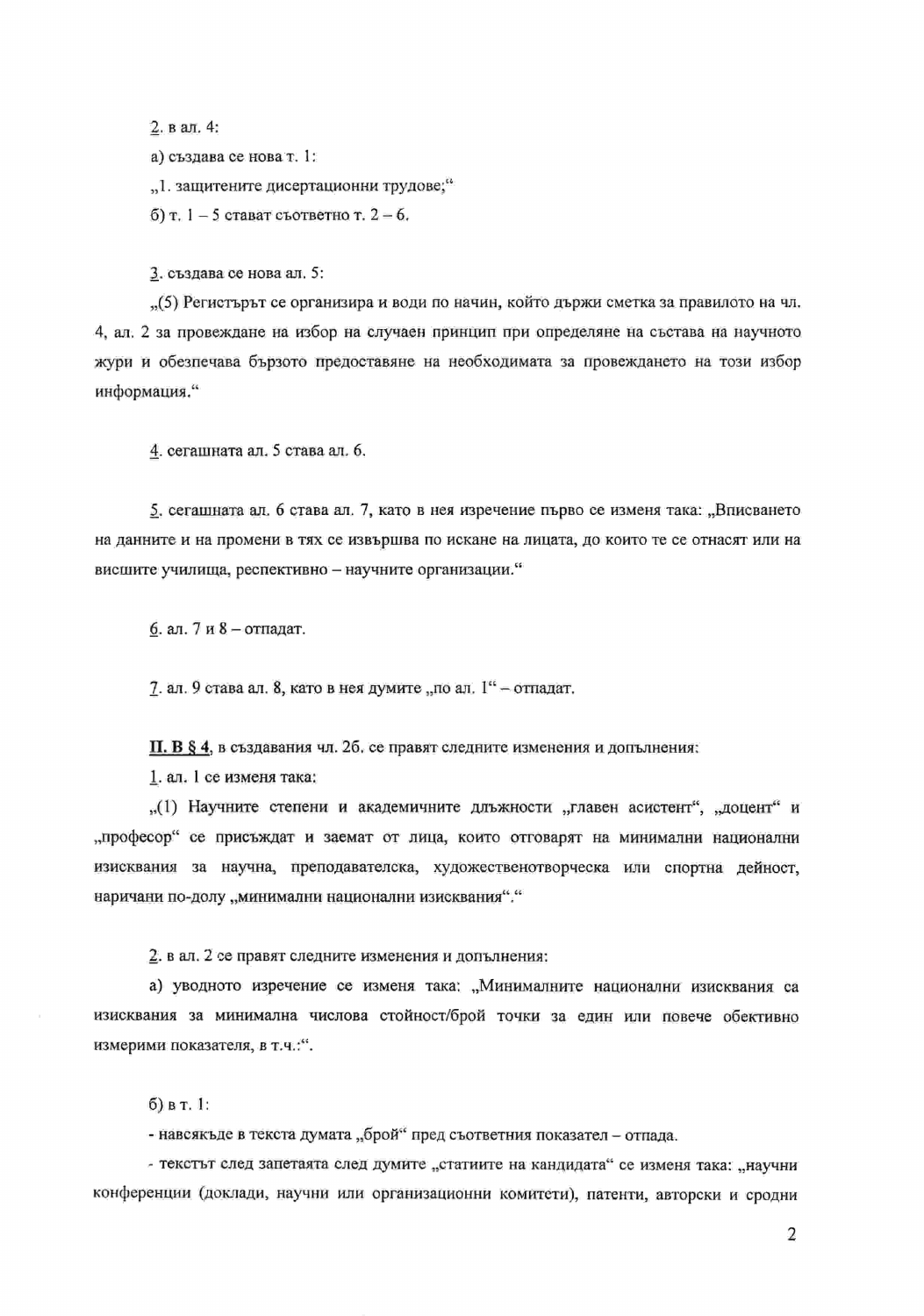права (вкл. участие, представяне и изпълнение на авторски произведения), отличия и награди, участия, редакторска дейност за реферирани и индексирани издания, успешно завършени проекти и други сходни;"

в) в т. 2.

- след съюза "като" се добавя "защитени под негово ръководство дипломни работи за завършване на образованието в образователно-квалификационна степен "бакалавър" или "магистър"", след което се поставя запетая.

- навсякъде в текста думата "брой" пред съответния показател - отпада.

3. създава се нова ал. 3:

"(3) За целите на спазване и прилагане на правилото на ал. 1, при направата на оценката на дейността на конкретно лице се вземат предвид и числова стойност получават само онези публикации и работи на лицето, представеният с които труд има качеството новост и/или принос и е резултат от неговата работа."

4. сегашната ал. 3 става ал. 4 и се изменя така:

"(4) Минималните национални изисквания за конкретните научни области и професионални направления се определят с наредба на министъра на образованието и науката."

5. сегашната ал. 4 - отпада.

**III. В § 5, т. 3, в създаваната ал. 3 думите "по чл. 26, ал. 2 и 3" - отпадат.** 

IV. В § 6, в новото съдържание на чл. 4 се правят следните изменения и допълнения: 1. в ал.  $\frac{1}{4}$ .

а) в изречение първо думите "по чл. 2б, ал. 2 и 3" - отпадат.

б) изречение второ - отпада.

2. ал. 2 се изменя така:

"(2) Съставът на научното журито, в т.ч. по един резервен външен и вътрешен член, за всяка конкретна процедура се предлага от първичното звено, въз основа на проведен избор на случаен принцип и се определя от факултетния, съответно - научния съвет."

3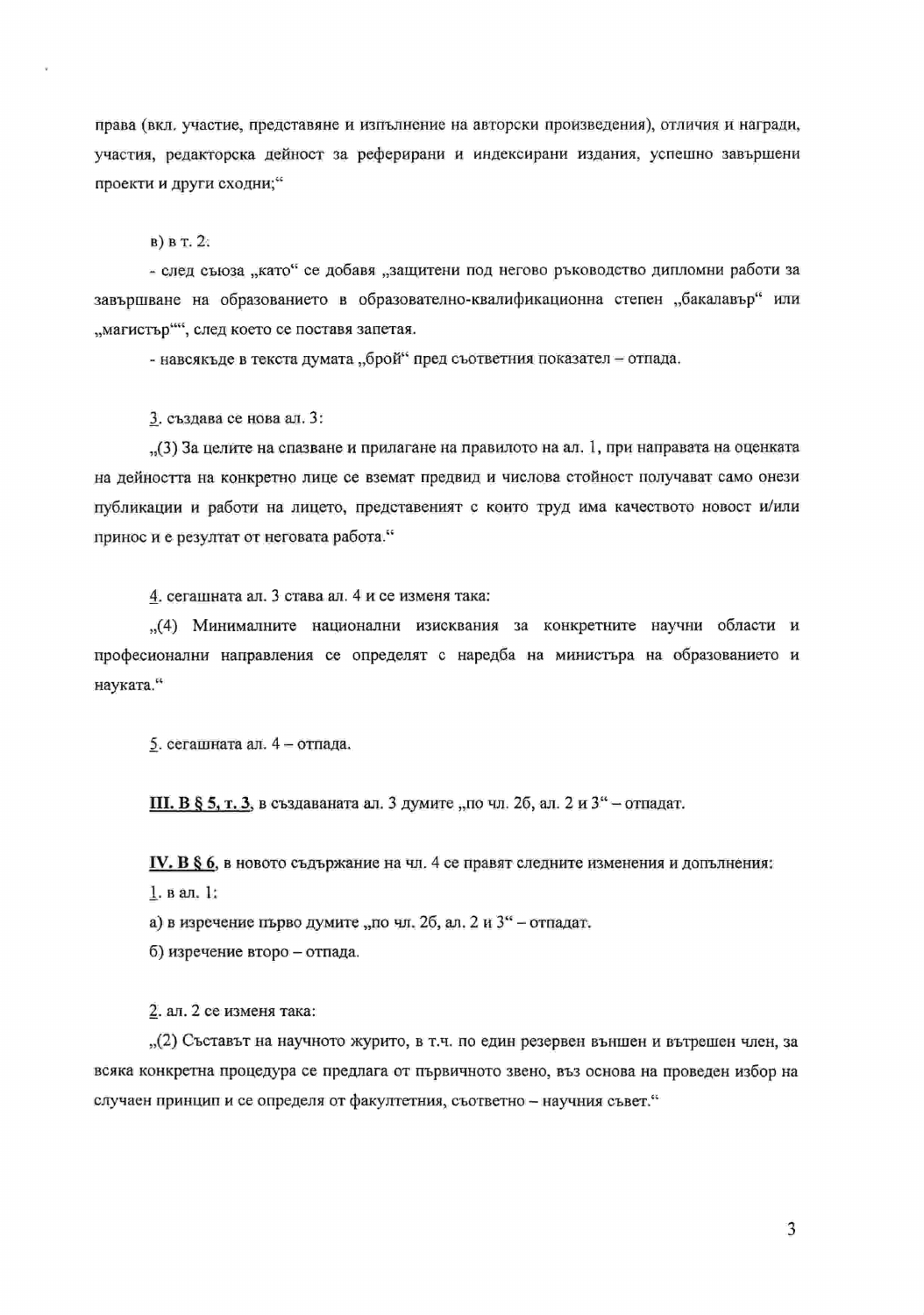3. ал. 3 се изменя така:

"(3) Членовете на научното жури се избират измежду вписаните в регистъра по чл. 2а хабилитирани лица, при спазване на посочените по-нататък в Закона изисквания за съотношение на външни и вътрешни членове. Избират се учени от съответната научна област и от съответното или близко на него направление, а при възможност - и от съответната научна специалност."

4. ал. 4 - отпада.

5. ал. 5 става ал. 4, като уводното изречение се изменя така: "Членове на научното жури не могат ла бълат лица:"

6. ал. 6 става ал. 5 и се изменя така:

"(5) Членовете на научното жури декларират писмено обстоятелствата по ал. 4".

7. ал. 7 става ал. 6.

 $8$ . ал. 8 - 13 стават съдържание, съответно ал. 1 - 6, на създаван чл. 4а, при следните промени:

а) в ал. 8 думите "по ал.  $1^{\alpha}$  – отпадат. б) в ал. 11 думите "ал. 1" се заменят с "чл. 4, ал. 1". в) в ал. 12 думите "по ал. 1" - отпадат.

 $V.$  § 9 – оглада.

VI. В § 10, т. 2 в текста на създаваната ал. 2 думите "по чл. 26, ал. 2 и 3" - отпадат.

VII. В § 13 се правят следните изменения:

1. т. - отпада.

2. т. 2 става т. 1 и в нея - в текста на създаваната нова ал. 3, думите "по чл. 26, ал. 2 и 3" - отпадат.

3. т. 3 става т. 2.

## VIII. Създава се § 13а:

"§ 13a. В чл. 14a, ал. 2, в края на разпоредбата, след думата "съвет" се поставя запетая и се добавя "но не по-малък от 300 лв. за "доктор" и 600 лв. за "доктор на науките"."

4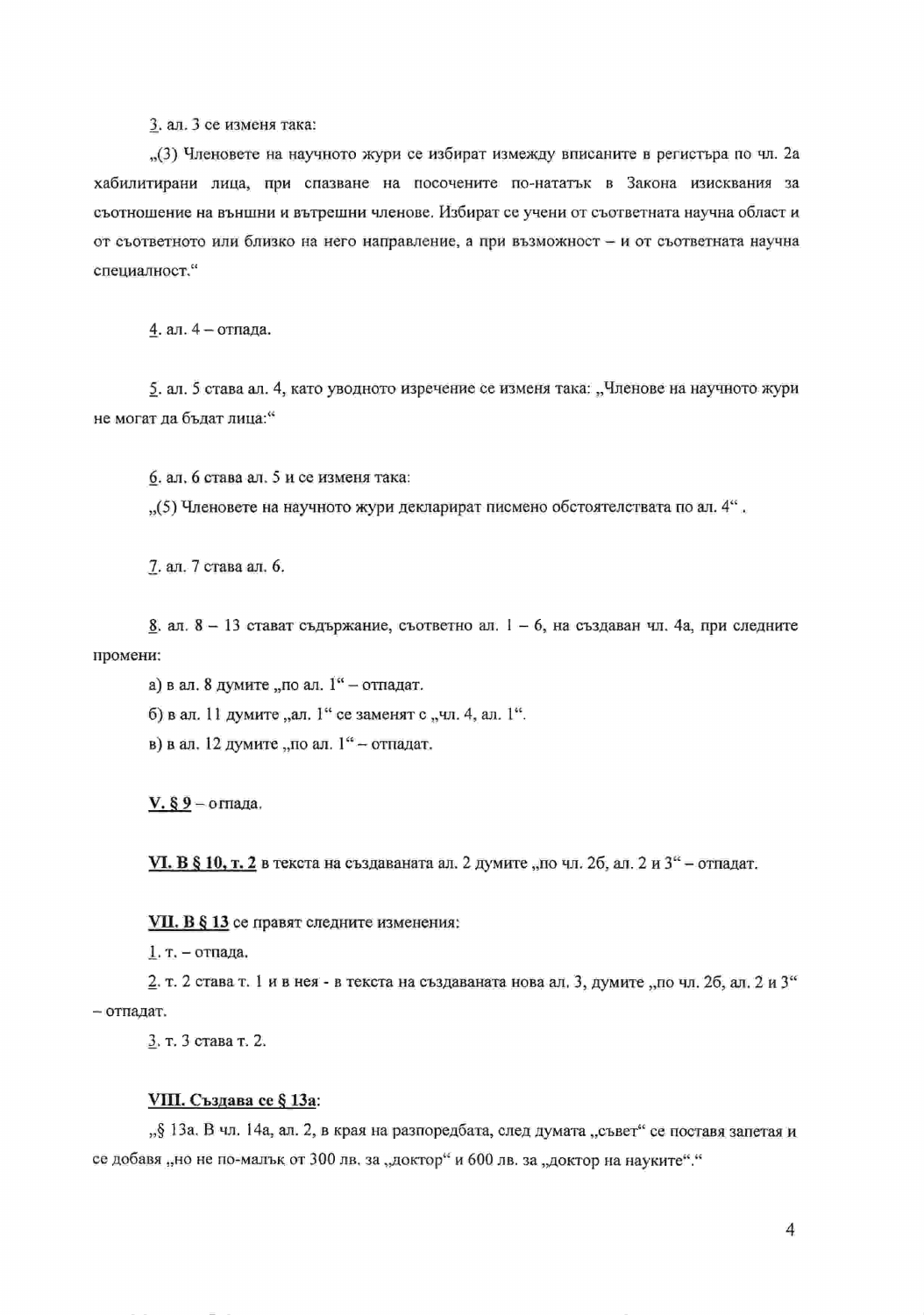IX. § 17 - отпада.

Х. В § 18, т. 2 в текста на създаваната т. 7 думите "по чл. 2б, ал. 2 и 3" - отпадат.

ХІ. В § 20, т. 1 думите "по чл. 26, ал. 2 и 3" - отпадат.

**XII. В § 21, г. 1** думите "по чл. 26, ал. 2" отпадат, а думите "чл. 4, ал. 11" се заменят с "чл. 4а, ал. 4".

XIII. В § 22 се правят следните изменения и допълнения:

1. сегашният текст става т. 1 на § 22 за изменения и допълнения в чл. 23, ал. 1.

2. създава се т. 2:

"2. Създава се изречение второ: "В гласуването участват само хабилитираните и притежаващите научна степен членове на съвета."

XIV. В § 23 отпада създаването на т. 4.

XV. В § 25 се правят следните изменения:

1. в т. 1 думите "по чл. 26, ал. 2 и 3" - отпадат.

2. в т. 2 в текста на създаваната ал. 2 думите "по чл. 2б. ал. 2" - отпадат.

3. в т. 4 в текста на създаваната ал. 4 думите "чл. 4, ал. 11" се заменят с "чл. 4а, ал. 4".

XVI. В § 26 се правят следните изменения:

1. в т. 1 думите "чл. 4, ал. 13" се заменят с "чл. 4а, ал. 6".

2. в т. 2 и 3 думите "чл. 2б, ал. 3" се заменят с "чл. 2б, ал. 4".

XVII. В § 27, т. 1 се правят следните изменения и допълнения:

1. сегашният текст става б. "а" на т. 1 за изменения и допълнения в ал. 2.